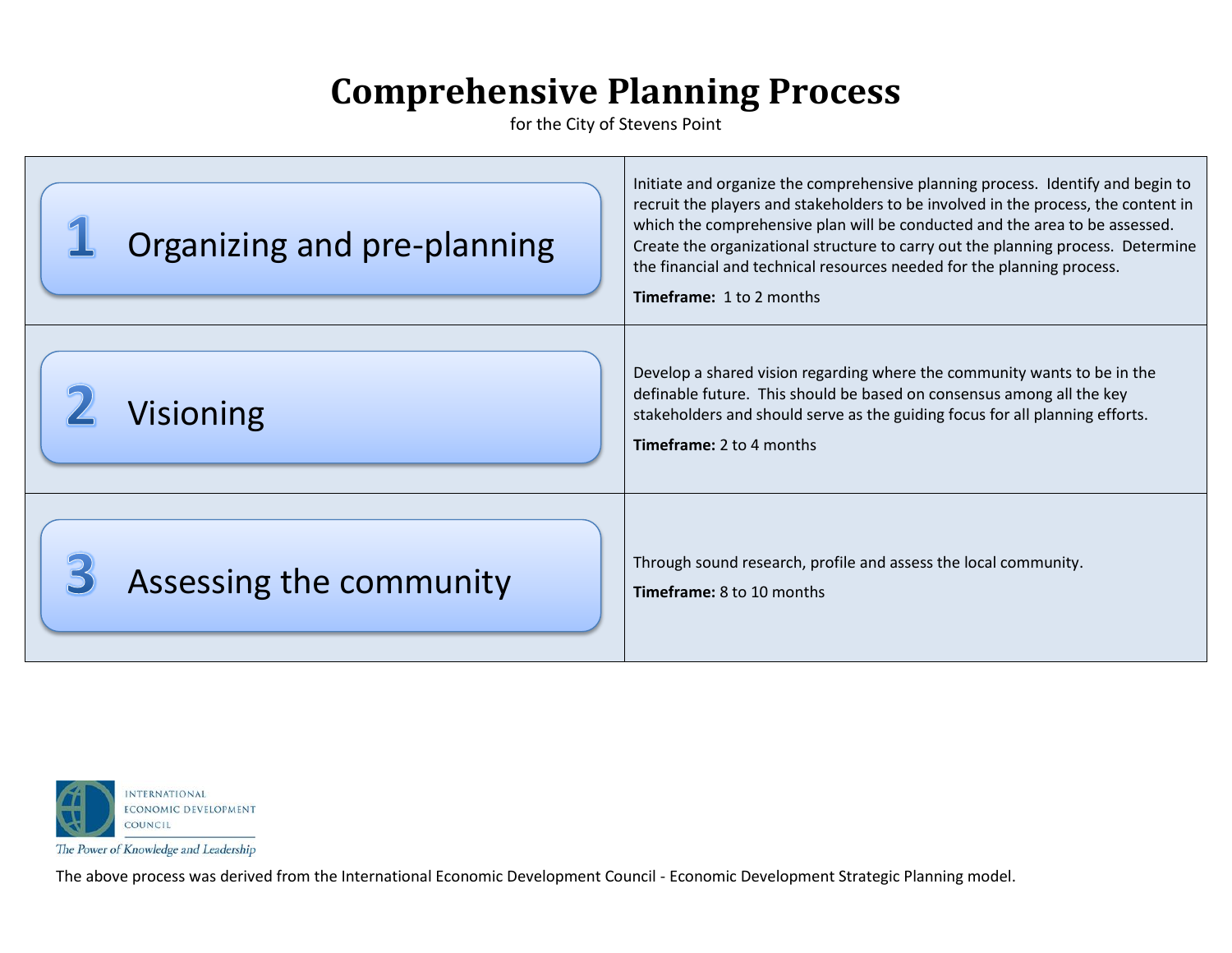for the City of Stevens Point

| Identifying issues and<br>formulating realistic goals,<br>objectives, and strategies | Through the identification of needs informed by the community assessment,<br>frame the key issues most affecting the community. Based on this framework,<br>develop strategic goals and objectives. Identify feasible options given the<br>external environment and internal opportunities and constraints. Recruit and<br>engage stakeholders - citizens from every sector of the community - to inform<br>and review strategic goals, objectives, and options. These efforts culminate into<br>the drafting of the comprehensive plan.<br><b>Timeframe: 2 to 3 months</b>                             |
|--------------------------------------------------------------------------------------|---------------------------------------------------------------------------------------------------------------------------------------------------------------------------------------------------------------------------------------------------------------------------------------------------------------------------------------------------------------------------------------------------------------------------------------------------------------------------------------------------------------------------------------------------------------------------------------------------------|
| Adoption and publicizing the<br>plan                                                 | Physically adopt the plan and make the plan publically available for community<br>stakeholders and external partners through a main web site and channel partner<br>web sites, community and regional organizations, and other communications<br>vehicles.<br><b>Timeframe: 1 to 2 months</b>                                                                                                                                                                                                                                                                                                           |
| Identifying, evaluating, and<br>prioritizing projects                                | Identify potential projects to maximize or create opportunities, or minimize<br>threats to achieve goals. Prioritize projects based on the best approach and<br>return on the project. These projects should be in line with the strategies<br>designed for reaching the goals. Determine the availability of resources to help<br>in execution of projects. Develop benchmarks to measure future performance<br>and define what is successful. Recruit and engage community stakeholders to<br>inform and review the identification and prioritization of projects.<br><b>Timeframe: 1 to 2 months</b> |



The Power of Knowledge and Leadership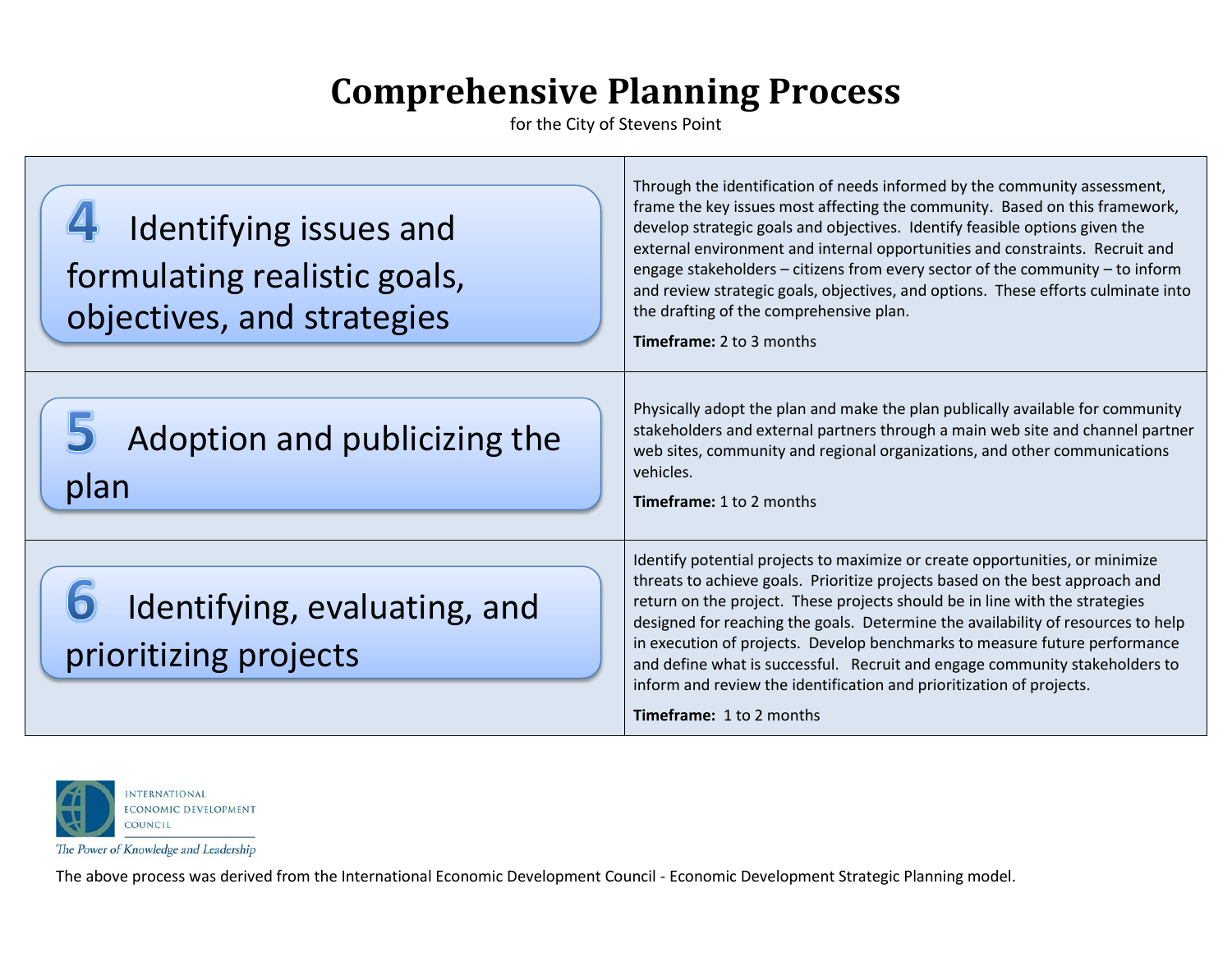for the City of Stevens Point

| Developing plans of action            | Set out the sequence of events and resources necessary to achieve the goals,<br>including overhead, staff, information, and financial capital. This includes<br>defining the physical steps to take to accomplish explicit goals and objectives.<br><b>Timeframe: 2 to 3 months</b>                                                                      |
|---------------------------------------|----------------------------------------------------------------------------------------------------------------------------------------------------------------------------------------------------------------------------------------------------------------------------------------------------------------------------------------------------------|
| Implementing plans                    | Carry out the action plans. This may require an implementation structure or<br>modification of the organizational structure for the start-up planning steps.<br><b>Timeframe: Ongoing</b>                                                                                                                                                                |
| Monitoring and evaluating<br>outcomes | Monitor and measure the effectiveness of the plan and related programs and<br>adjust the plan to meet changing conditions. Make sure goals and projects<br>remain realistic and are worthwhile, and still fit into the changing economy.<br><b>Timeframe:</b> This is ongoing and should take place consistently, be it months,<br>quarters, years, etc. |



The Power of Knowledge and Leadership